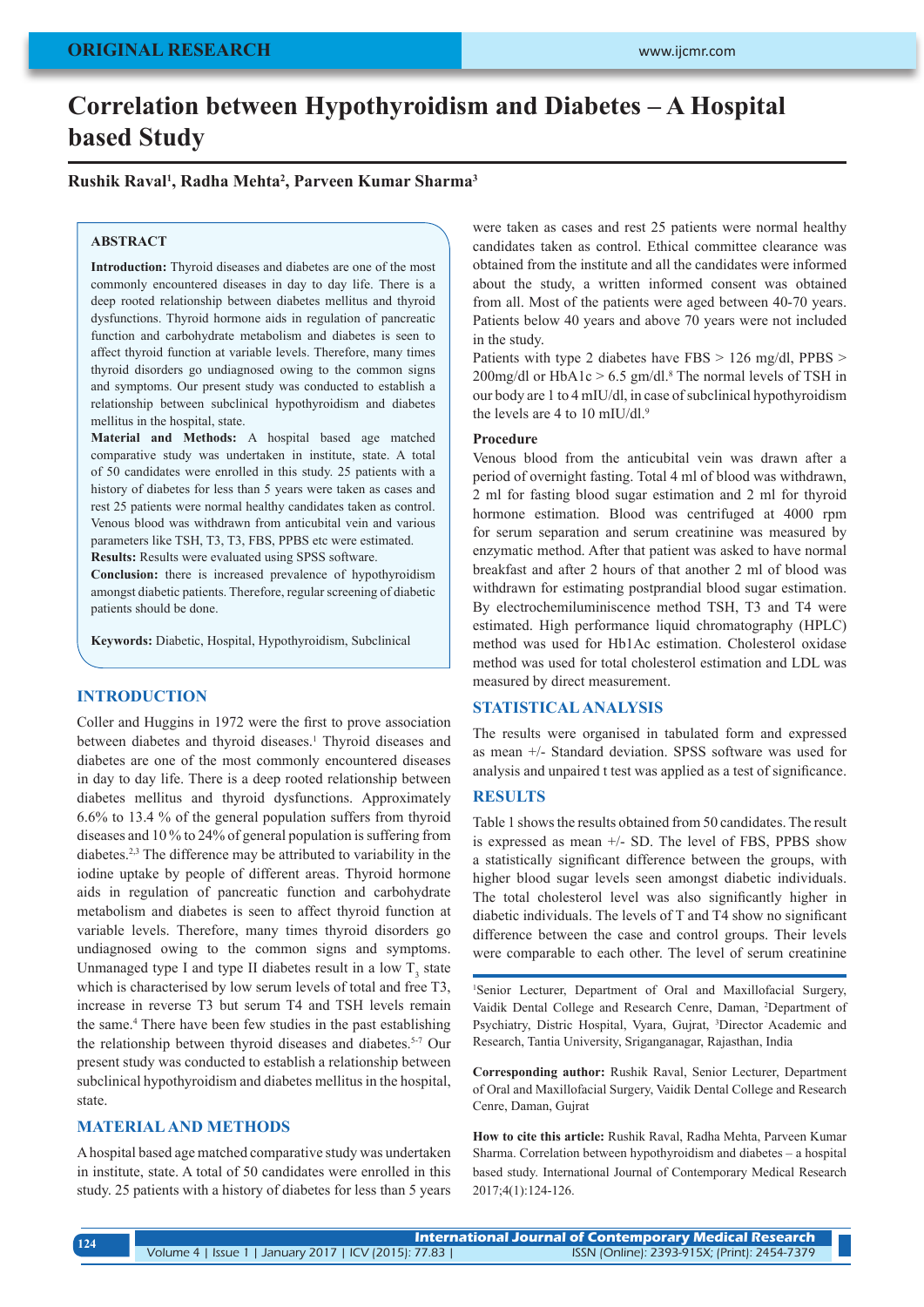| S. No                                                                     | parameters                       | Group I (control)  | <b>Group II (Diabetes)</b> | P value |
|---------------------------------------------------------------------------|----------------------------------|--------------------|----------------------------|---------|
|                                                                           | Fasting blood sugar (mg/dl)      | $91.27 + -12.31$   | $165 + (-52.75)$           | < 0.05  |
|                                                                           | Postprandial blood sugar (mg/dl) | $160.34 + - 21.01$ | $223 + 72.11$              | < 0.05  |
| $\mathcal{R}$                                                             | Total cholesterol (mg/dl)        | $154 + - 29.21$    | $198 + (-49.12)$           | < 0.05  |
| 4                                                                         | $DL$ ( mg/dl)                    | $46.31 + (-2.1)$   | $40.89 + -12.21$           | < 0.05  |
| 5                                                                         | $LDL$ ( $mg/dl$ )                | $92.36 + -38.98$   | $116.49 + - 30.62$         | < 0.05  |
| 6                                                                         | $TSH$ ( $mIU/dI$ )               | $2.65 + - 1.44$    | $6.32 + -3.42$             | < 0.05  |
|                                                                           | T <sub>3</sub> (microgm/dl)      | $0.92 + - 0.34$    | $0.94 + -0.21$             | >0.05   |
| 8                                                                         | T4 (microgm/dl)                  | $6.22 + 2.45$      | $5.99 + - 2.21$            | >0.05   |
| 9                                                                         | Hb1Ac $(\% )$                    | $6.03 + - 0.65$    | $8.64 + - 1.45$            | < 0.05  |
| 10                                                                        | Serum creatinine (mg/dl)         | $0.89 + -0.22$     | $1.11 + -0.32$             | < 0.05  |
| Table-1: Lipid, thyroid, diabetes profile in different groups of patients |                                  |                    |                            |         |

was also raised in case group and the difference was statistically significant. There was statistically significant difference in the HDL levels between the groups, with HDL being higher in control group. LDL level was markedly high in patients with diabetes.

# **DISCUSSION**

In our study, the level of TSH was significantly higher in case (Diabetes) group. In cases of hypothyroidism there is decrease in glucose absorption from gastrointestinal tract along with increased glucose accumulation and decreased disposal of glucose.<sup>10</sup> In a study conducted by Nobre et al<sup>11</sup> around 12.5  $\%$ of diabetic patients had thyroid disorders. According to Ashok et al7 subclinical hypothyroidism was the most common disorder amongst diabetic patients, in around 7.5 % of total cases. This subclincal hypothyroidism generally leads to dyslipidemia. This clearly evident from our study as the levels of total cholesterol, LDL was raised in diabetic group. Diabetes leads to an increased risk of nephropathy, cerebrovascular accidents, neuropathy, retinopathy etc. Increased amount of dyslipidemia associated with hypothyroidism further exarcebates these complications associated with diabetes. This increases the risk of cardiovascular diseases by 2-4 times amongst diabetics.<sup>12</sup> Increased risk of nephropathy was shown in patients with type 2 diabetes and subclincal hypothyroidism by Chen HS et al.13 According to Den Hollander et al<sup>14</sup>, there was a case in which treatment of hypothyroidism improved renal function in patients with diabetes.

Many previous studies have categorised clinical and subclinical hypothyroidism as insulin resistant states.15,16 Bazrafshan et al<sup>17</sup> in his study found a significant correlation between HbA1c levels and TSH levels. In a study by Ardekani et al<sup>18</sup> the levels of HbA1c were significantly higher in patients with diabetes having thyroid disorders. Undetected hypothyroidism may be the cause of poor management often seen in treated diabetes patients, due to which regular screening of these biochemical markers should be performed so that the disease may not go undetected.

### **CONCLUSION**

According to our study, hypothyroidism was prevalent amongst patients with diabetes. In time and regular screening of all the diabetic patients for thyroid dysfunctions must be performed to manage difficult cases of diabetes.

#### **REFERENCES**

1. F. A. Coller and C. B.Huggins. Effect of hyperthyroidism

upon diabetes mellitus: striking improvement in diabetes mellitus from thyroidectomy. Annals of Surgery. 1927;86:877–884.

- 2. Guillermo EU, Kashif AL, Mary BM, Helen CL, Frankie S, Andrew B, et al.Thyroid dysfunction in patients with type 1 diabetes. Diabetes Care. 2003;26:1181–1185.
- 3. Gharib H, Tuttle RM, Baskim J, Fish LH, Singer PA, McDermott MT. Consensus statement. Subclinical thyroid dysfunction: a joint statement on management from the American Association of Clinical Endocrinologists, the American Thyroid Association and The Endocrine Society. Journal of Clinical Endocrinol Metab. 2005;90:581–585.
- 4. R. Kadiyala, R.Peter, and O. E. Okosieme. Thyroid dysfunction in patients with diabetes: clinical implications and screening strategies. International Journal of Clinical Practice. 2010;64:1130–1139.
- 5. Srinath C. Galag, R. Rajalakshmi, K. M. Srinath and B. Madhu. Sub-clinical Hypothyroidism in Type 2 Diabetes Mellitus Patients in a Tertiary Care Hospital, Mysore. Indian J Physiol Pharmacol. 2016;60:255–259.
- 6. ChaoxunWang. The Relationship between Type 2 Diabetes Mellitus and Related Thyroid Diseases. Journal of Diabetes Research. 2013;1-9.
- 7. Ashok Khurana, Preeti Dhoat, Gourav Jain. Prevalence of thyroid disorders in patients of type 2 diabetes mellitus. JIACM. 2016;17:12-15.
- 8. ADA Position statement. Diagnosis and classification of diabetes mellitus. Standards of Medical Care in Diabetes 2015. Diabetes Care. 2015;38:S8–S16.
- 9. Simon HS, Georg B, Leonidas HD, Fabio M, Robin PP, Salman R. et al. ETA Guideline: Management of Subclinical hypothyroidism. Eur Thyroid Journal. 2013;2:215–228.
- 10. T. L. Althausen and M. Stockholm. The influence of the thyroid gland on absorption in the digestive tract. The American Journal of Physiology. 1938;123:577–588.
- 11. Nobre EL, Jorge Z, Pratas S et al. Profile of the thyroid function in a population with type-2 diabetes mellitus. Endocrine Abstracts. 2008;3:298.
- 12. Steven MH. ADA position statement. Management of dyslipidemia in adults with diabetes. Diabetic Care. 2003; 26(S1):S83–S86.
- 13. Chen HS, Wu TE, Jap TS, Lu RA, Wang ML, Chen RL. Et al. Subc l inical hypothyroidism is a r is k fac tor for nephropathy and cardiovascular diseases in type 2 diabetic patients, Diabetic Medicine. 2007;24:1336–1344.
- 14. Hollander JG, Wulkan RW, Mantel MJ, Berghout A. Correlation between severity of thyroid dysfunction and renal function. Clinical Endocrinology. 2005;62;423– 427.
- 15. George D, Panayota M, Vaia L, Eleni B, Ei r ini M, Demosthenes B. Panagiotakos,Efi Koukkou et al. Insulin